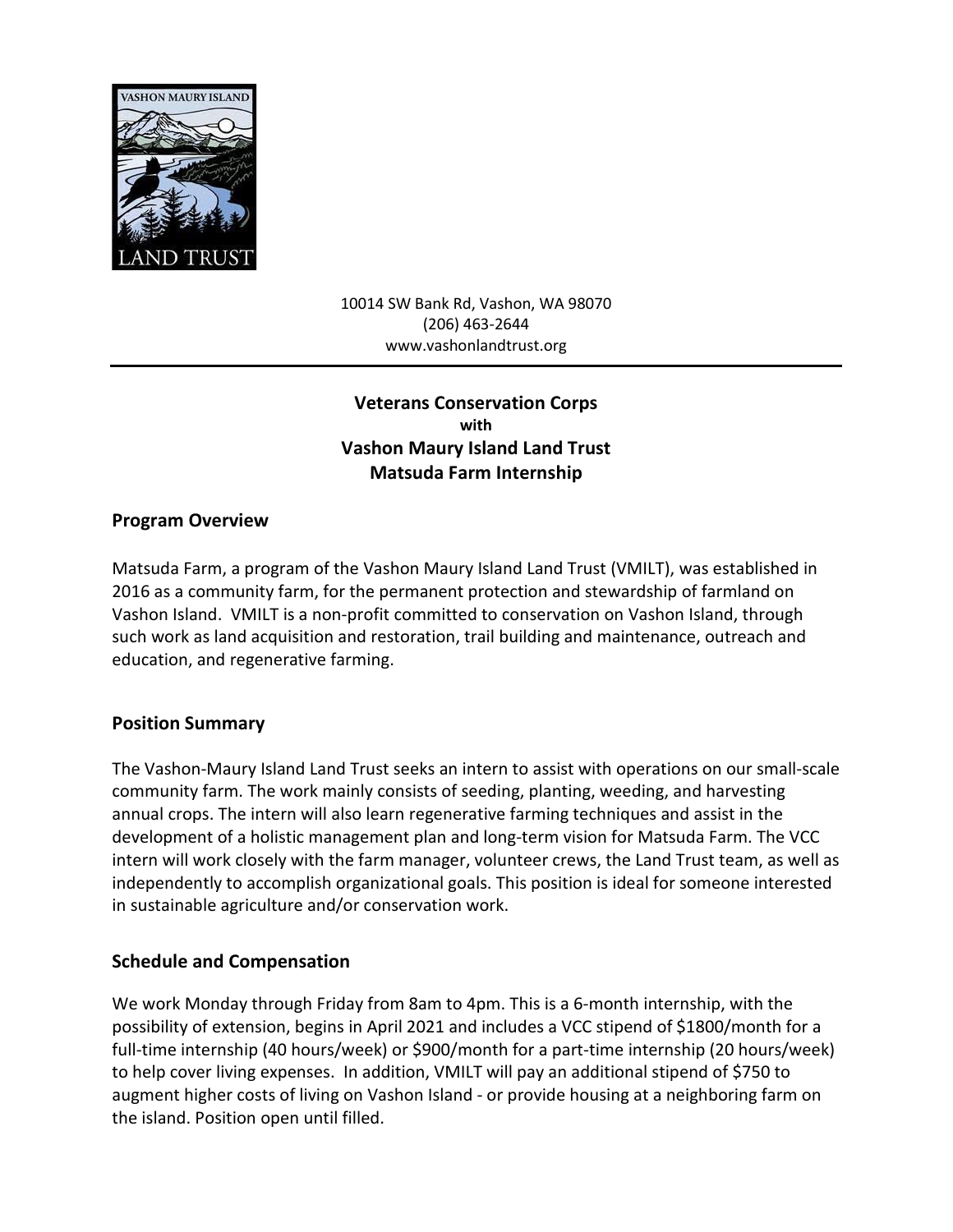## **Essential Functions**

Farm Production:

- Care for annual vegetable crops from seeding through transplanting, cultivation, and harvest in the field.
- Pack produce for sale following basic food safety guidelines.
- As needed, fill out invoice sheets and make deliveries.
- Based on interest, operate tractor for mowing and other farm tasks; learn to safely change out implements for use on front and back end.
- Set up, maintain, and operate the irrigation system.
- Participate in various building projects, including a picnic/gathering area.
- Carry out site maintenance such as mowing and weed whacking.
- Participate in volunteer work parties.
- Represent Vashon Land Trust to farm visitors and neighbors.

#### Other Duties:

- Participate in community outreach events and funding events as needed
- Other conservation program and administrative duties assigned by supervisor
- Other duties as assigned by supervisor

### **Requirements**

- **This position requires the applicant to be a veteran of the United States Uniformed Services to be eligible for this position**
- Must have a valid driver's license
- Ability to work independently in the field while demonstrating a strong work ethic and safety common sense
- Ability to work as part of a diverse team of staff and community volunteers in the field
- Ability to meet and work with new people
- Ability to act as a leader and uphold high ethical standards
- Excellent communication skills
- Excellent attention to detail
- Willingness to learn new skills
- Flexibility and a positive attitude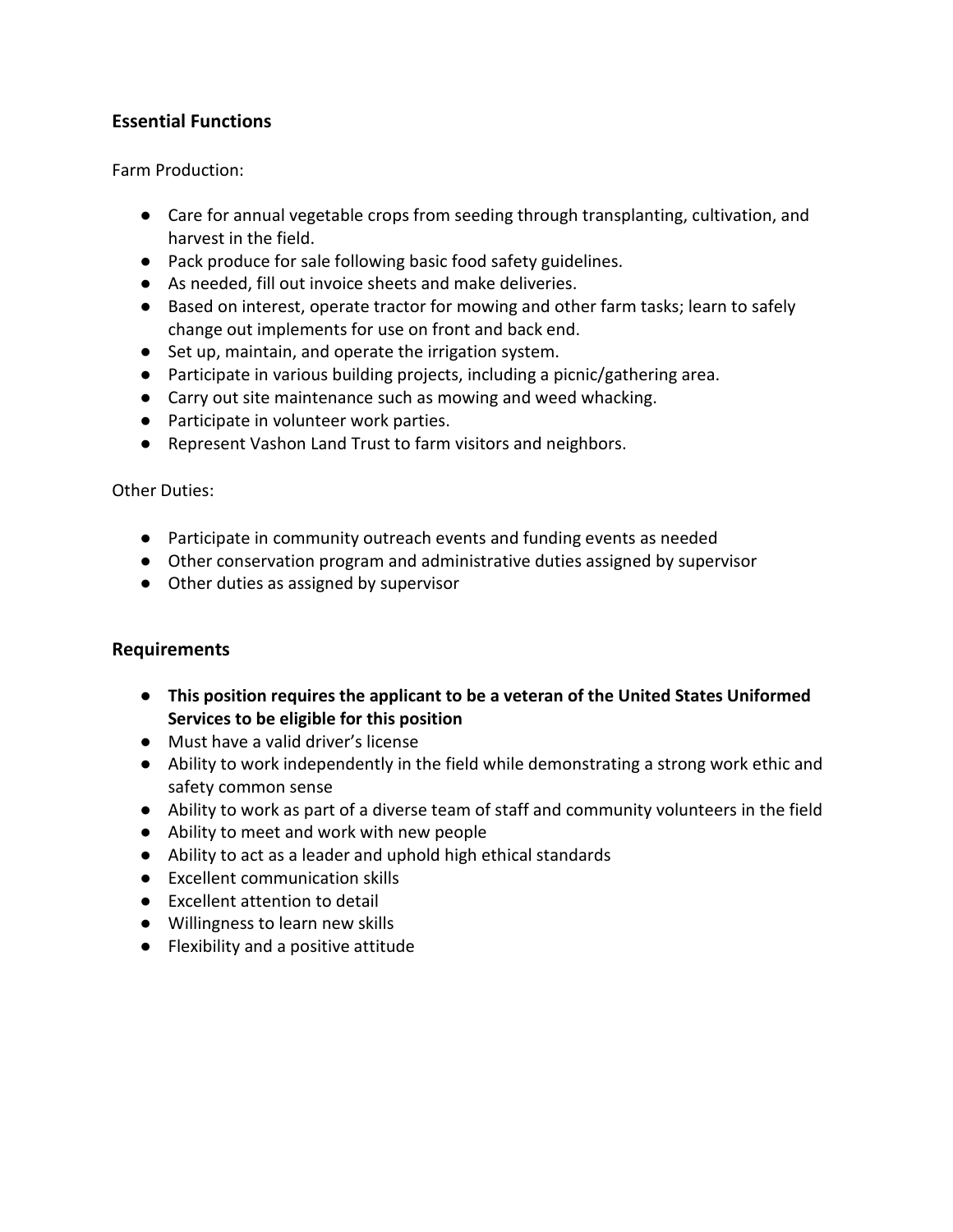## **Preferred Knowledge, Skills, and Abilities**

This is considered an entry level position and no experience is required, though an interest in farming is highly encouraged. Applicants with the following skills, knowledge, and abilities will be given preference:

- First aid training
- Experience with Microsoft Word

#### **Physical Requirements**

- Physically able to conduct demanding field work in a variety of weather conditions
- Ability to lift up to 50 pounds

## **Training**

#### *All necessary training required to perform the essential functions/duties is provided on the job.*

In addition to on-the-job training, this position may include the following formal trainings and certifications to aid in personal & professional development:

- Veterans Cultural Competency Training
- Posttraumatic Growth Training
- PTSD/TBI/Mental Health/ Suicide Awareness & Prevention
- WDVA Veteran Peer Corps Certification
- VCC Annual Training (every August)
- Environmental conservation conferences/symposiums/workshops
- Growing your veteran-owned small business
- Whole Farm Planning and Agricultural Entrepreneurship
- Other trainings/certifications as available and desired by intern

### **Apply**

All applicants must pass a background check.

To apply, **email a resume, a copy of your DD214 or service discharge certificate, a copy of your current driver's license, and a cover letter explaining your interest in this internship** to:

Kim Pham Veterans Conservation Corps Program Manager kim@dva.wa.gov